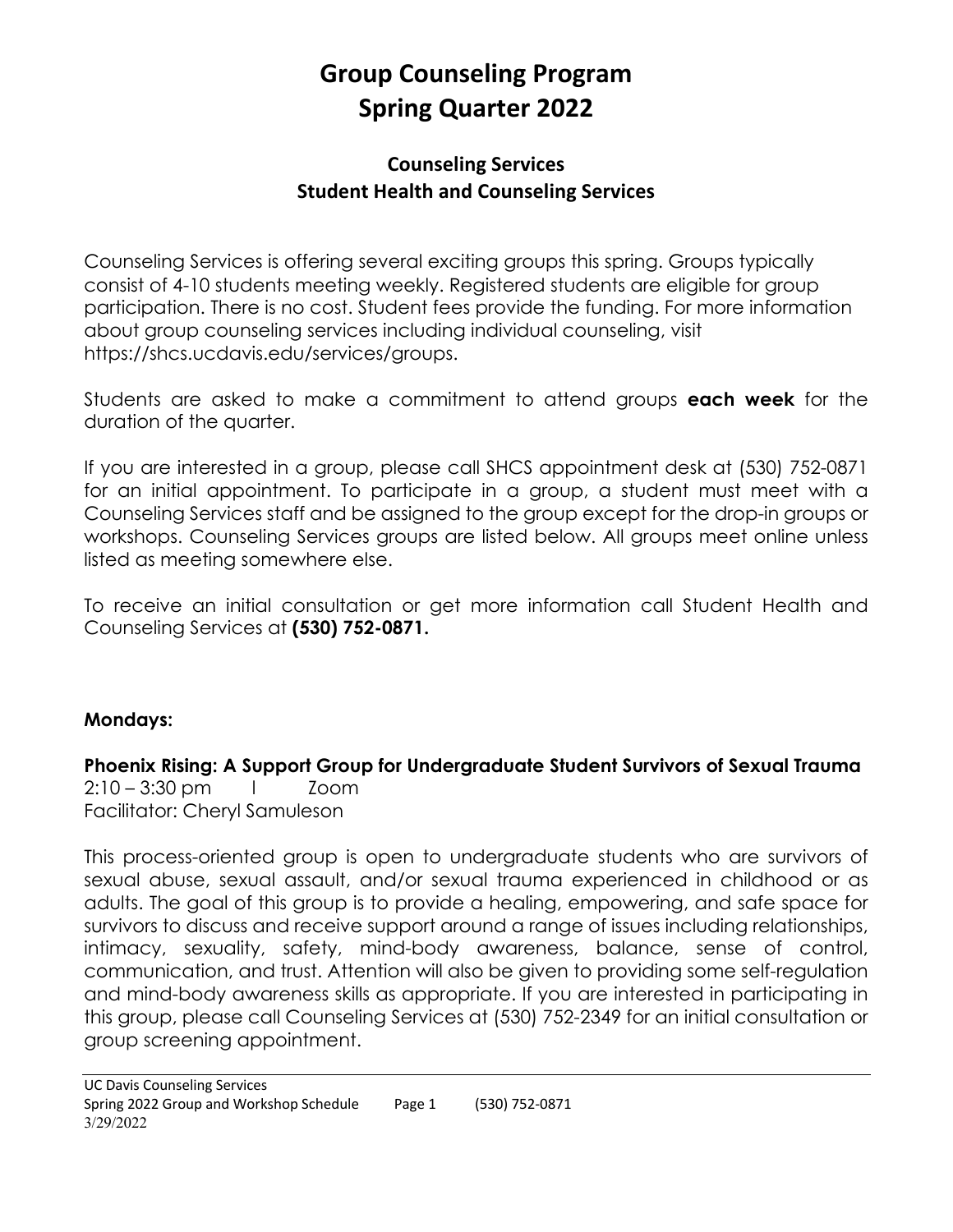## **Gaming Support Group**

2:15 – 3:30 pm | Zoom Facilitator: Brian Shi

What this is – Connect with other videogame enthusiasts at a deeper level beyond your gamer identity! Join to learn more about yourself, develop skills to have a healthier relationship with games, develop and refine communication skills, engage in meaningful dialogue, and learn to seek and offer support from one another.

Topics discussed may include, but not limited to: how your interest in games developed, what you enjoy about video games, your "relationship" with games, struggles within competitive multiplayer games, gaming and mental health.

Contact UC Davis Counseling Services at (530) 752-0871, have your student ID ready, request to be screened for the **Gaming Support Group**, and a counselor will later contact you to assess whether you will be a good candidate to join group. Remember that space is limited!

#### **HEAL**

3:10 – 4:30 pm | Zoom Facilitators: Katie Silbiger & Zoe Ross-Nash

Heal is a 6-week skills-based group for students struggling with problematic eating patterns. HEAL targets skills related to mindfulness, emotion regulation, distress tolerance, and interpersonal effectiveness. Students practice the skills taught each week to become equipped with strategies that work for them to cope with their problematic behaviors. If you are interested in participating in this group, please call Counseling Services at (530) 752-0871 for an initial consultation or group screening appointment.

#### **"The Journey" Therapy Group**

3:10-4:30 am | North Hall Facilitators: Chris Le & Ilana Sichel

This adventurous general therapy group is designed to foster greater self-awareness and more satisfying relationships by becoming more aware of your thoughts and feelings, exploring how your background and upbringing affect your relationships, developing interpersonal skills, practicing giving and receiving support, and cultivating more compassion for yourself and others. If you are interested in participating in this group, please call Counseling Services at (530) 752-0871 for an initial consultation or group screening appointment.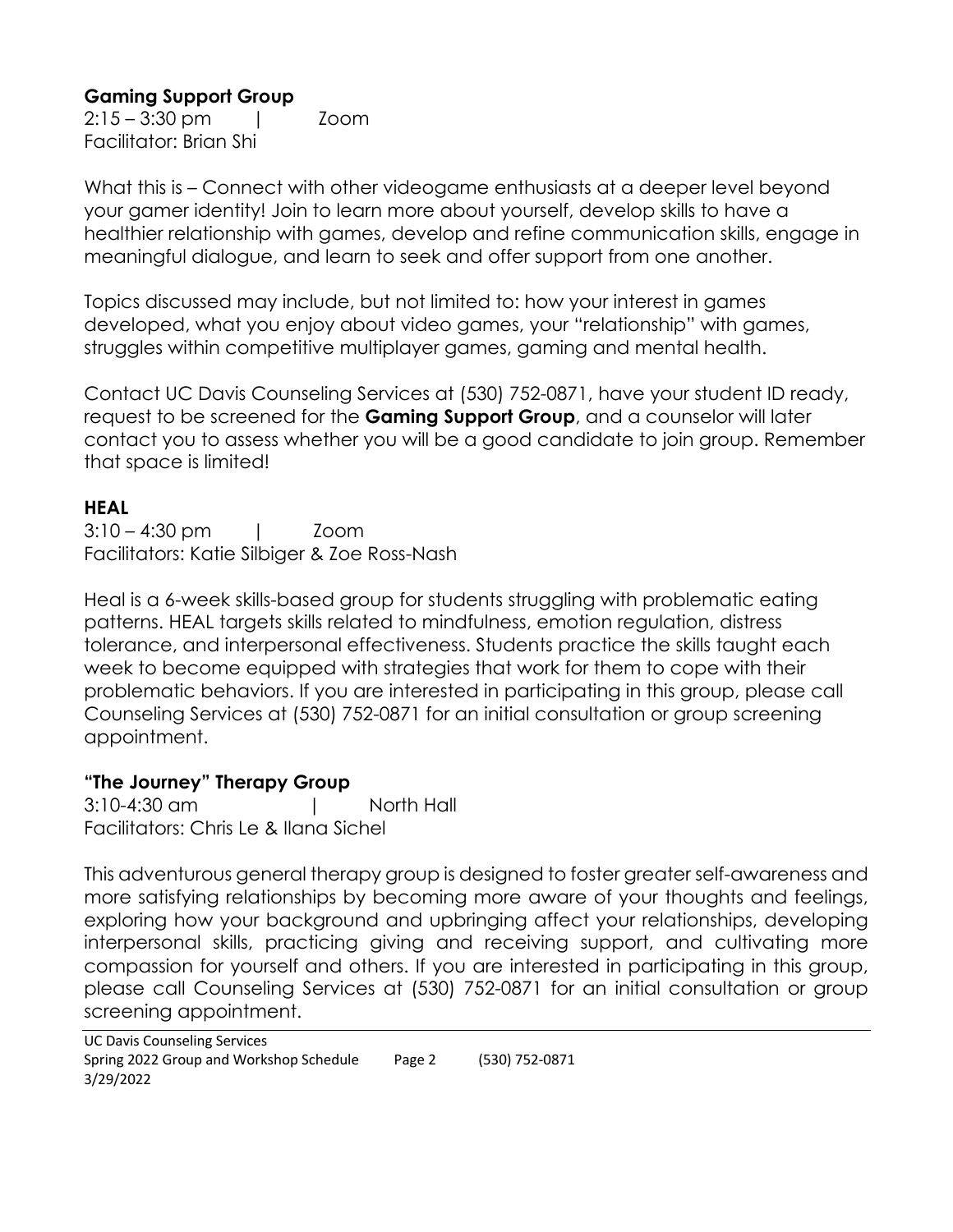#### **Tuesdays:**

#### **Grief Support Group**

2:10 - 3:30 pm l Zoom Facilitator: Anne Han

Death of a loved one is a major life event. When school demands, social/ family expectations, and jobs/internships don't seem to stop, they can compete for your attention and make it difficult to grieve. This online support group is open to undergraduate students who have lost a loved one and would appreciate a designated time and confidential space to focus on the mourning process. The goals of this group are to process loss and grief, learn coping strategies through a multicultural lens, and build community with peers in a similar situation. Those new to grief are especially welcome. If seeking support for loss of your pet, feel free to consult with the facilitator. Pre-screening will be conducted at the beginning of the quarter. If you are interested in participating in this group, please call Counseling Services at (530) 752-0871 for an initial consultation or group screening appointment.

#### **Women's Group**

2:10 - 3:30 pm l Zoom Facilitator: Bai-Yin Chen

This group is for graduate and undergraduate women who would like to share and explore issues that have a daily effect on their lives. Participants will also receive and provide support to realize an empowered living. Topics for discussion include: selfesteem, responsibility for others and need for self-care, identity, family, relationship and intimacy, communication, academic pressure, and life transitions. If you are interested in participating in this group, please call Counseling Services at (530) 752-0871 for an initial consultation or group screening appointment.

#### **Undergraduate Career Exploration Group**

3:10 – 4:30 pm | Zoom Facilitator: Cheryl Samuelson

Career decision-making is an ongoing process made more effective within an interactive, supportive group approach. Group members are undergraduates who will identify how their values, interests, preferences and satisfying skills relate to occupations of interest and expanded career options. A focus on personal strengths and common experiences of uncertainty helps enable group members to better understand internal conflicts and external obstacles. Please note total cost of assessments is \$45 and expected time commitment for activities outside of the 6 session group times is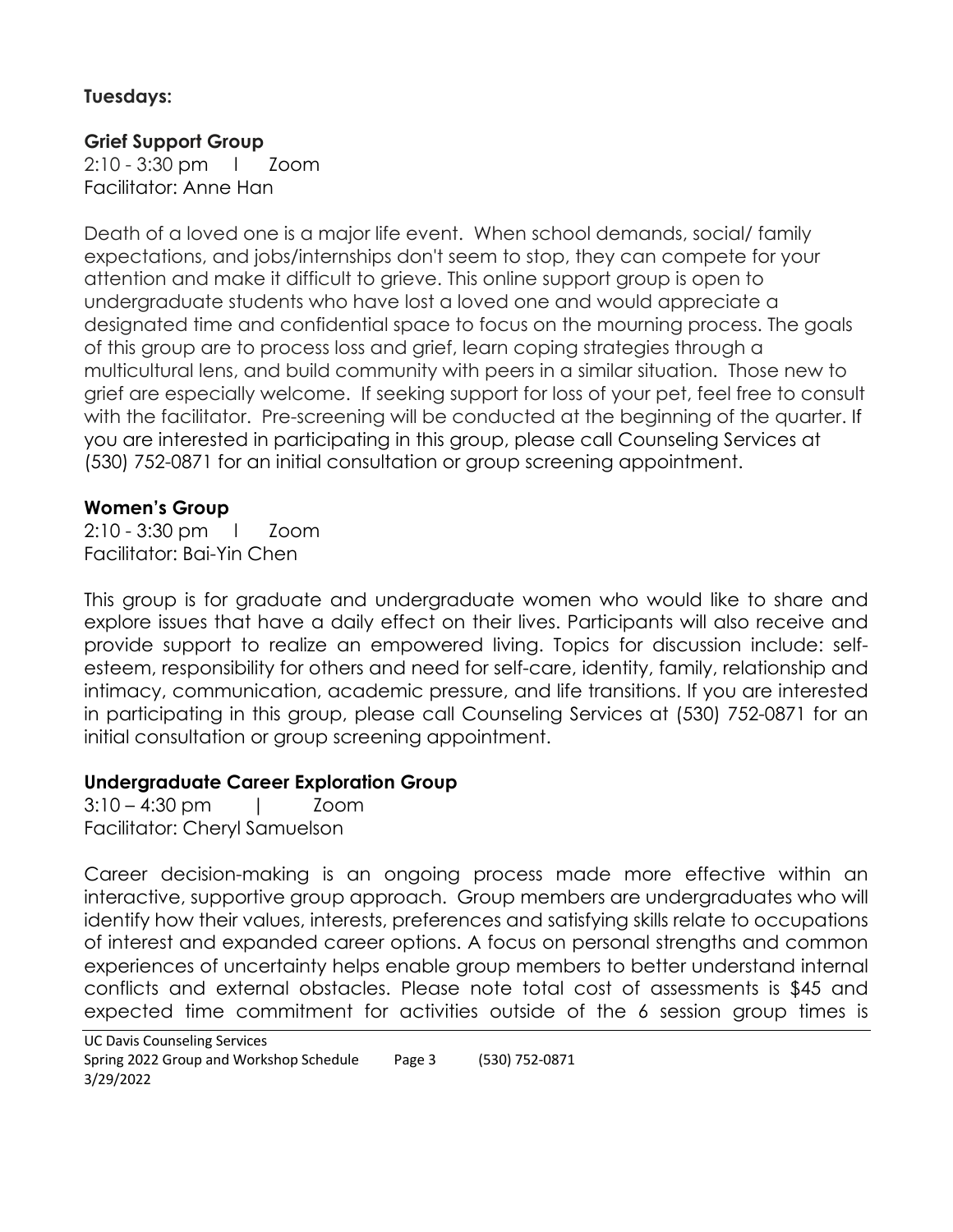approximately 1-2 hours per week. If you are interested in participating in this group, please contact the Career Counseling Program at careercounseling@shcs.ucdavis.edu and you will be emailed information about the orientation to the group.

#### **Healing Through Connections: Graduate Student Therapy Group**

3:10 - 4:30 pm l Zoom Facilitators: Tegan Adams & Stephanie Takeuchi

This is a process-oriented group open to all graduate students. The goal of this group is to provide a safe and confidential space for graduate students to receive support and to gain perspective and insight into themselves and their relationships. Themes are broad and vary – they have included balancing academic and family life, self-care, family and intimate partner relationship concerns, advisor-advisee relationship concerns, procrastination, perfectionism, depression, anxiety, cultural adjustment, and issues of oppression (e.g., sexism, racism, heterosexism, ageism). If you are interested in participating in this group, please call Counseling Services at (530) 752-0871 for an initial consultation or group screening appointment.

#### **Injured Athlete Support Group**

3:10-4:30 pm | North Hall Facilitators: Alexandra Simmons & Dorcas Akinniyi Jansen

This will be a skills-based workshop aimed toward developing student-athlete coping while navigating injury. The group will include facilitation of effective strategies, psychoeducation, and group support to cope with mental health needs after injury. There will also be processing elements meant to supplement group cohesion. The group will meet weekly for 7 weeks (April 12-May 24)

## **Wednesdays:**

## **Lavender Connection: LGBTQ Student Support Group**

10:00 - 11:20 am | Zoom Facilitators: Megan Brown & Shannon Stuart-Maver

This group is a support group for undergraduate and graduate students who are looking for a safe and confidential space to discuss issues related to being LGBTQ. The group will provide a supportive and affirming environment where students can share common experiences and increase their sense of understanding regarding their own gender identity, sexual identity, relationships with others, and sense of empowerment. Areas of focus may include the influence of cultural background and ethnic identity, fostering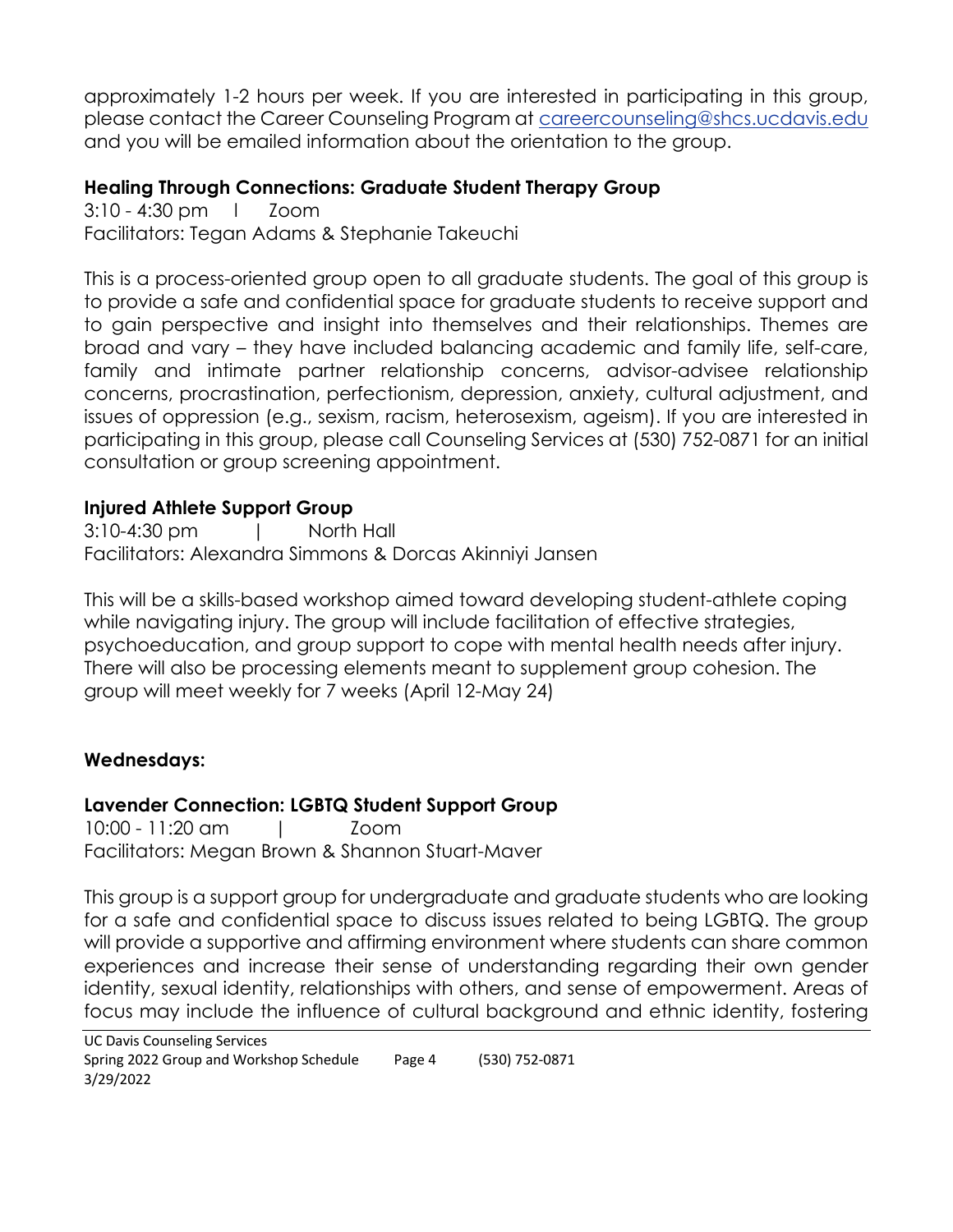self-acceptance, stress management, coping skills, coming out to yourself & others, dating, spirituality, campus climate, and family relationships. All identities within the LGBTQ spectrum including those questioning are welcome! If you are interested in participating in this group, please call Counseling Services at (530) 752-0871 for an initial consultation or group screening appointment.

#### **Building Social Confidence**

10:00 – 11::30 am | Zoom Facilitator: Alexandra Simmons

Group members learn how to increase confidence in social situations by building social skills, the foundation for successful interpersonal relationships. Members develop effective communication skills, assertion skills, and social support--"community." Members also address their own individual goals, such as developing/maintaining friendships, dating, and confidence with academic assertion and public speaking. If you are interested in participating in this group, please call Counseling Services at (530) 752-0871 for an initial consultation or group screening appointment.

#### **Liberation: Support group for survivors of intimate partner violence**

3:00 - 4:00 pm | North Hall Facilitator: Allysha Davis

The support group is for student, self-identified womxn survivors who are currently in or have previously been in a violent or abusive partner relationship. The group will provide a safe and supportive environment for survivors to process their experiences with intimate partner violence and connect with other survivors. Participants will have the opportunity to share their story as well as learn strategies to increase their safety and self-care. Themes to be discussed include dynamics of abusive relationships, impact of trauma, safety planning, empowerment, and building healthy relationships. If you are interested in participating in this group, please call Counseling Services at (530) 752-0871 for an initial consultation or group screening appointment.

## **Nourish: The Body & The Self**

Time: TBD l Zoom Facilitators: Katie Silbiger & Zoe Ross-Nash

Concerned about your relationship with food or your perception of yourself? You are not alone. Explore your concerns and struggles while offering insight and support to others in a process-oriented therapy group. If you are interested in participating in this group, please call Counseling Services at (530) 752-0871 for an initial consultation or group screening appointment.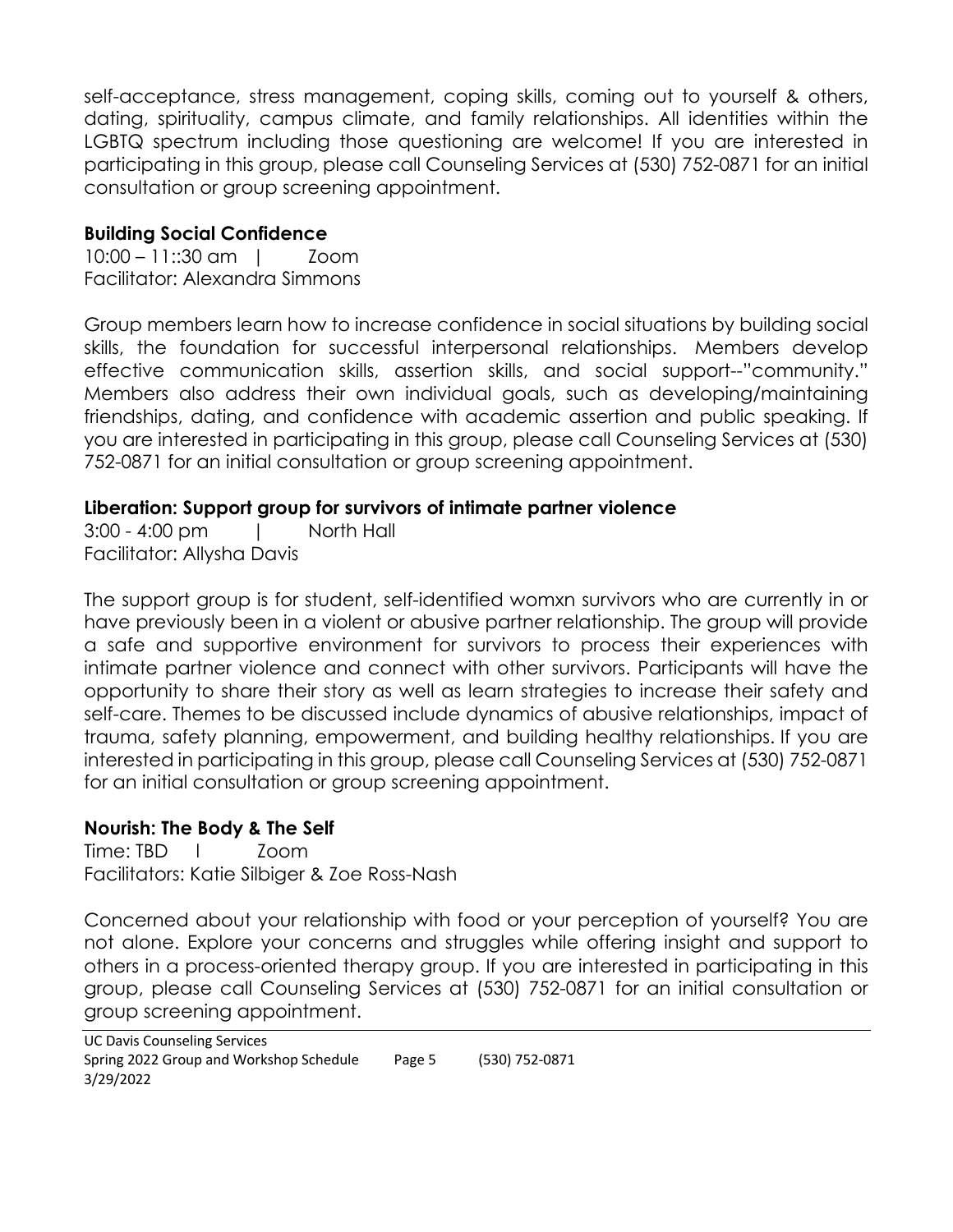#### **Thursdays:**

#### **Graduate Career Exploration Group**

10:00 - 11:30 am | Zoom Facilitator: Shannon Stuart-Maver

This group is for graduate students who want to explore their career related preferences, identify the comparative fit of career options of interest or expand their consideration of possible careers. Group members will integrate data from their personal strengths, work and family perspectives, and career assessments with occupational information. Group members are asked to increase their exposure to occupational information and opportunities over the course of the term. Total cost for assessment package (includes Strong Interest Inventory, MBTI, Skillscan and Values card sorts) to grad students is \$20 as GradPathways (Graduate Studies) is subsidizing \$25 of the total \$45 fee. Please note that expected time commitment for activities outside of the 6 session group times is approximately 1-2 hours per week. If you are interested in participating in this group, please contact the Career Counseling Program at careercounseling@shcs.ucdavis.edu and you will be emailed information about the orientation to the group.

#### **Living with Chronic Medical Conditions and Disabilities Group**

1:30 – 2:50 pm | Zoom Facilitators: Jon Schlinger & Ilana Sichel

This group will be a safe and confidential place for undergrads and graduate students who have physical chronic illnesses, visible, or invisible disabilities to come together weekly to get and give support. The focus of group sessions is on whatever students bring up each week. Common themes discussed include self-care, celebration of accomplishments, coping skills, fostering self-acceptance, empowerment, pain management, feelings about social and academic barriers, boundaries, stress management, dating, family relationships, academic concerns, what it is like to interface with able bodied people, as well as managing multiple identities i.e. cultural background, gender, and ethnic identities. Most of all it will be a place where you can be fully who you are and discuss concerns and issues important to you with other people who have chronic illnesses, visible, or invisible disabilities. If you are interested in participating in this group, please call Counseling Services at (530) 752-0871 for an initial consultation or group screening appointment.

#### **Engineering Small Group Process**

2:00 – 3:20 pm | Zoom Facilitator: Chris Le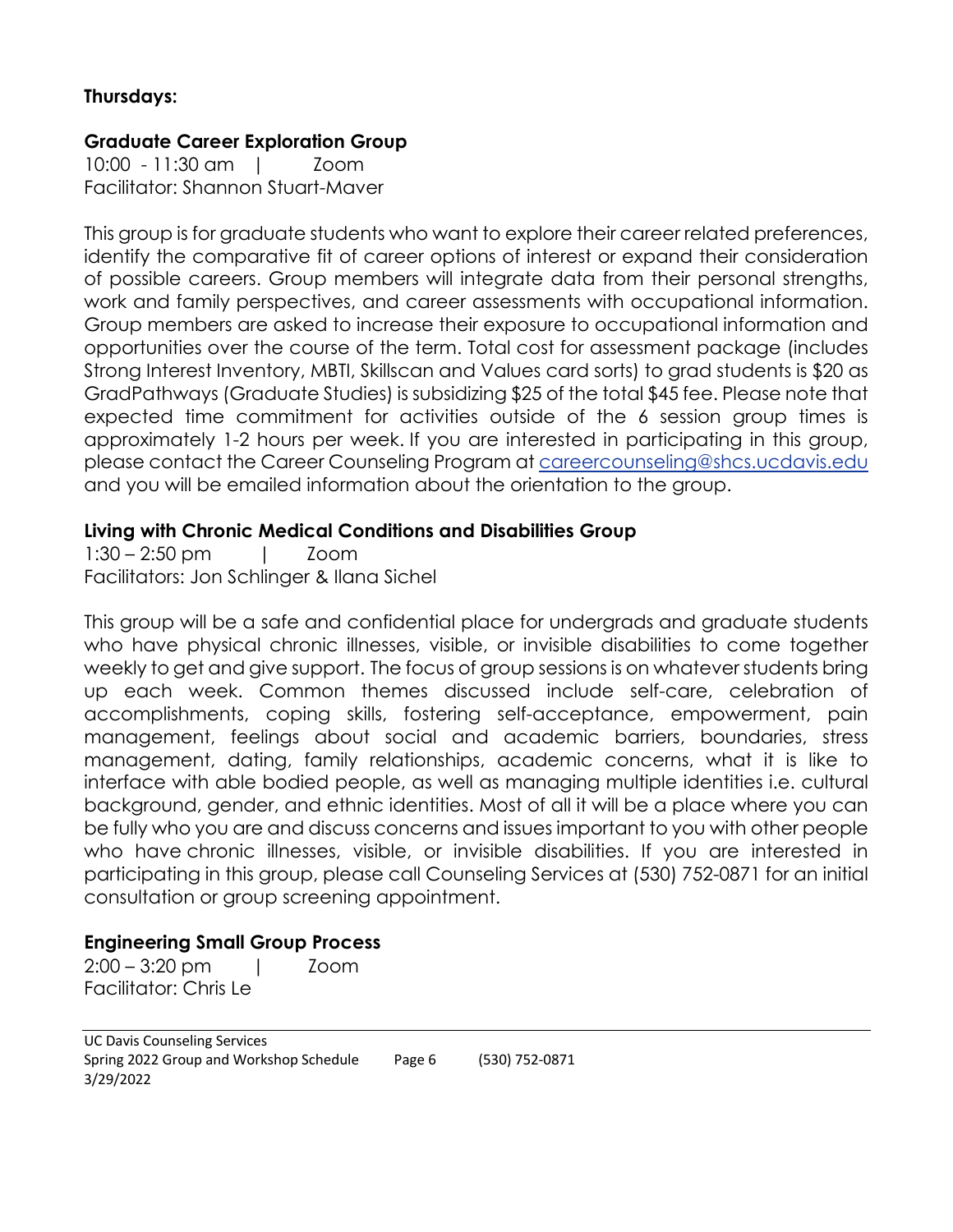Join this therapeutic small group of 4-6 members to explore, along with your fellow Engineering students, how to get more from your connection with others. All group members have spent time in individual therapy and existing/dual relationships are explored and addressed in the group. We will meet each week through the quarter to develop a reliably safe and trusting confidential "social lab" or "sandbox" in which each member will be encouraged to: - have greater access and expression of feelings and thoughts as they happen - receive and give feedback with others recognize similarities and differences within the group - work with others to skillfully share group time and attention

Please reach out to Chris Le, LPCC at chdle@ucdavis.edu with interest. The group is open to new members at the beginning of each quarter as spots become open with prior members leaving.

#### **Mindfulness & Compassion Meditation Group**

 $3:15 - 4:30$  pm  $1$  Zoom Facilitator: Elizabeth Schiveley

Mindfulness is about learning to experience life fully as it unfolds—noticing what is there. Compassion allows us to acknowledge emotional pain of ourselves and others. Through this practice, participants develop a greater sense of calm, connection, insight, and focus while letting go of the harsh inner critic that can keep us from fully living. If you are interested in participating in this group, please call Counseling Services at (530) 752-0871 for an initial consultation or group screening appointment.

## **Fridays:**

#### **Men's Group**

10:00 – 11:20 am | Zoom Facilitators: Carson Ham & Jon Schlinger

It is a space for group members to understand their impact on others as well as how others impact them as male-identified. It is an opportunity to share a sense of community and support while trying on new ways of being and relating to others. Topics range from (but are not limited to) identity and diversity within the group, family, friends, and romantic relationships, intimacy and dating, academics, career, cultural expectations and/or acculturation struggles related to identity development, isolation, and sharing and working through difficult emotions such as anger, sadness, and anxiety. The group is open to both undergraduate and graduate students. If you are interested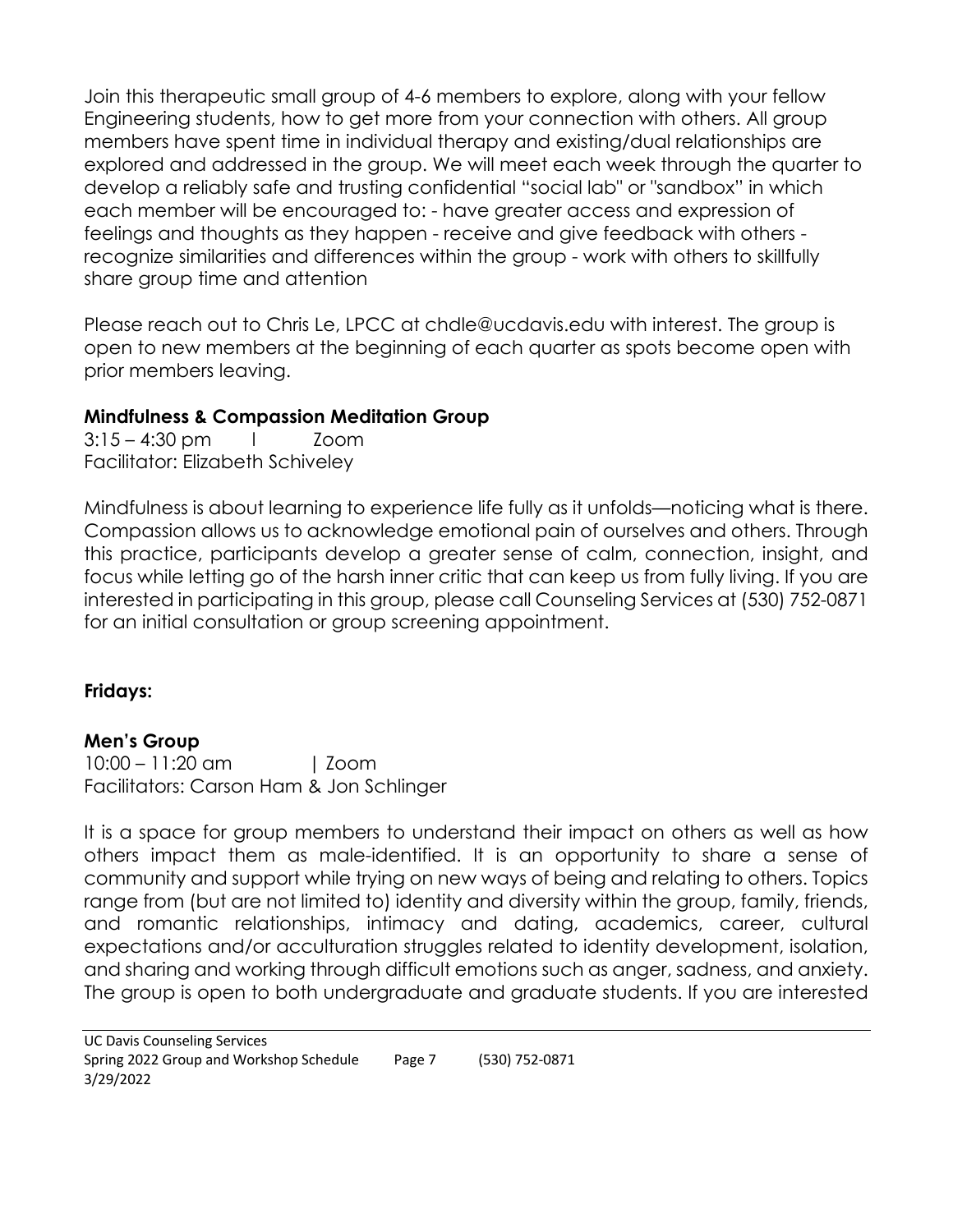in participating in this group, please call Counseling Services at (530) 752-0871 for an initial consultation or group screening appointment.

#### **Support Group and Workshops with RSVP Requirement**

#### **Adelante Mujeres Support Group**

2:10 - 3:30 pm, Wednesdays | Zoom Facilitator: Cristina Gutierrez

This group is designed to provide a safe and supportive environment to explore personal experiences on campus, gain emotional support, promote culturally satisfying self-care, and enhance community among students identifying as Chicana, Latina, gender fluid, gender nonconforming and two spirit. Participants are encouraged to self-reflect and share as comfortably as possible, keeping support and empowerment in mind as the theme of the group.

Weekly topics will be decided by the group, but may include:

- Adjusting to college
- Getting connected on campus
- Managing mood and self-care
- Navigating multiple identities
- Chicana/Latina mental health
- Navigating relationships… and more

To sign up, email the facilitator at cgutierrezl@ucdavis.edu to schedule a brief meeting. Participants must attend all six sessions and feel comfortable expressing thoughts and emotions in Spanish.

#### **Heart of Medicine: A Medical Student Support Group**

5:30 - 6:30pm, every other **Wednesday |** Zoom Session dates: TBD Facilitator: Stephen Simonson

A supportive space to connect around and explore the complexities of being a medical student. The goal of the group is to improve personal development while offering support and encouragement to your fellow students. All years are welcome to sign up. This group will be offered via an encrypted version of Zoom to improve access and safety of all participating.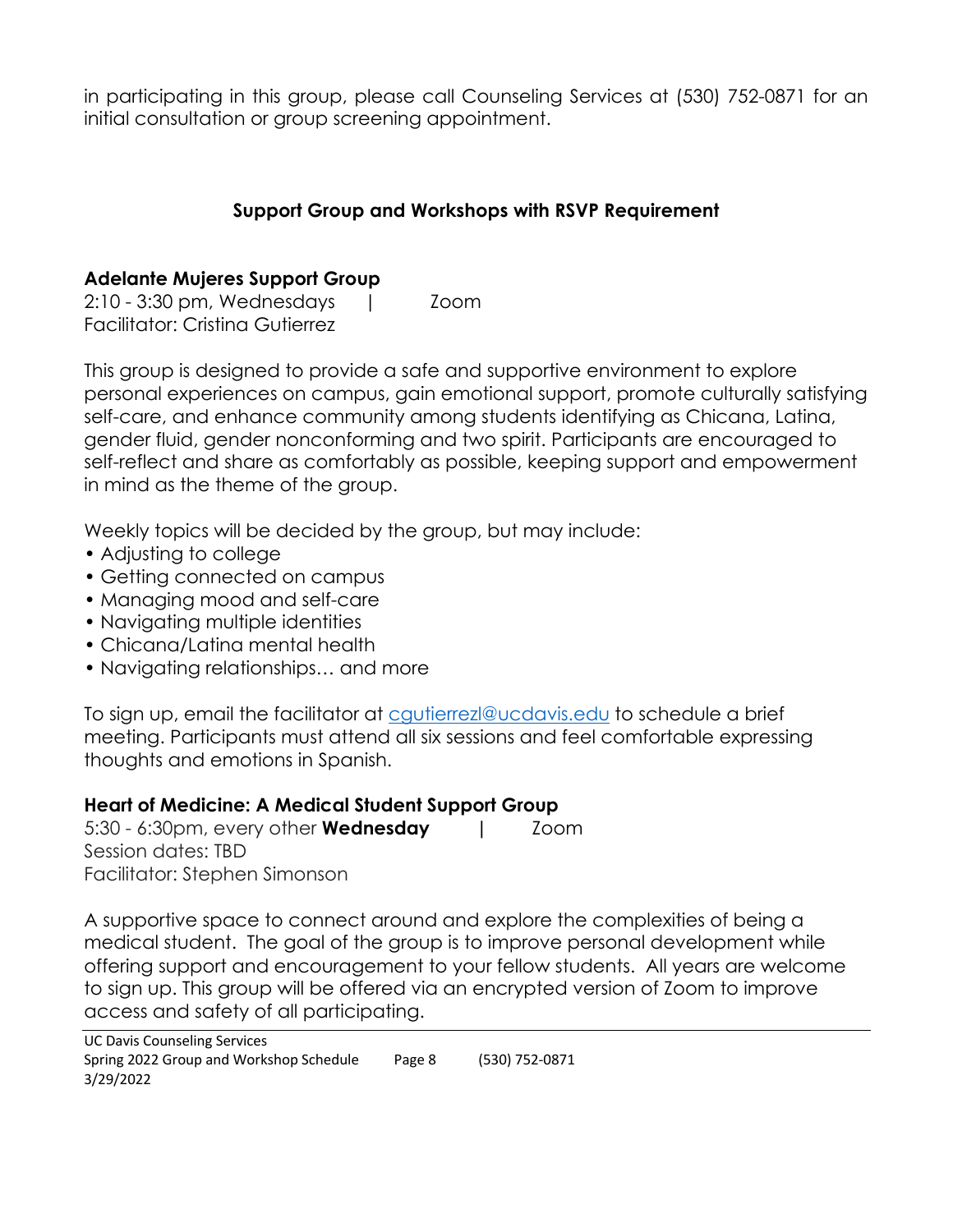For more information or to register for this group contact Dr. Stephen Simonson at ssimonson@ucdavis.edu.

Group is limited to first 15 students and after the second meeting of this 6-week series the group will be closed.

# **Wellness Wednesday Talking Circle - Coping Strategies for Native American Students**

3:00 – 4:00 pm, Wednesdays Location: Zoom Facilitator: Tracy Thomas To sign up and receive zoom link, send e-mail to Tracy Thomas at tthomas@ucdavis.edu

This is a supportive community talking circle for Native American students to learn coping strategies for handling academic, emotional, and social stressors. Each week we will offer a skill-building session to address specific issues that students are facing. There will be time throughout for Q&A and sharing of best practices.

Session objectives include:

- Learn how to reduce feelings of overwhelm
- Discover how to compartmentalize in a healthy way
- Gain tips on how to stay productive when your mind is distracted
- Participate in storytelling to manage negative emotions
- Develop interpersonal skills to advocate for yourself
- Discuss how to rediscover your own healing traditions
- Manage your time and reduce procrastination
- Learn how to talk to your support system about needs and boundaries
- Participate in a guided meditation and learn breathing techniques

# **BIPOC Support Circle**

4:00 - 5:00 pm, Mondays Location: CADDS Facilitators: Allysha Davis & Sean Chatmon To sign up, send e-mail to Sean Chatmon at schatmon@ucdavis.edu or Allysha Davis at alldav@ucdavis.edu

This support space is offered for self-identified Black, Indigenous, People of Color who want to build community through shared solidarity, discuss ways to be rooted in resilience, and explore challenges of navigating life at UC Davis; including our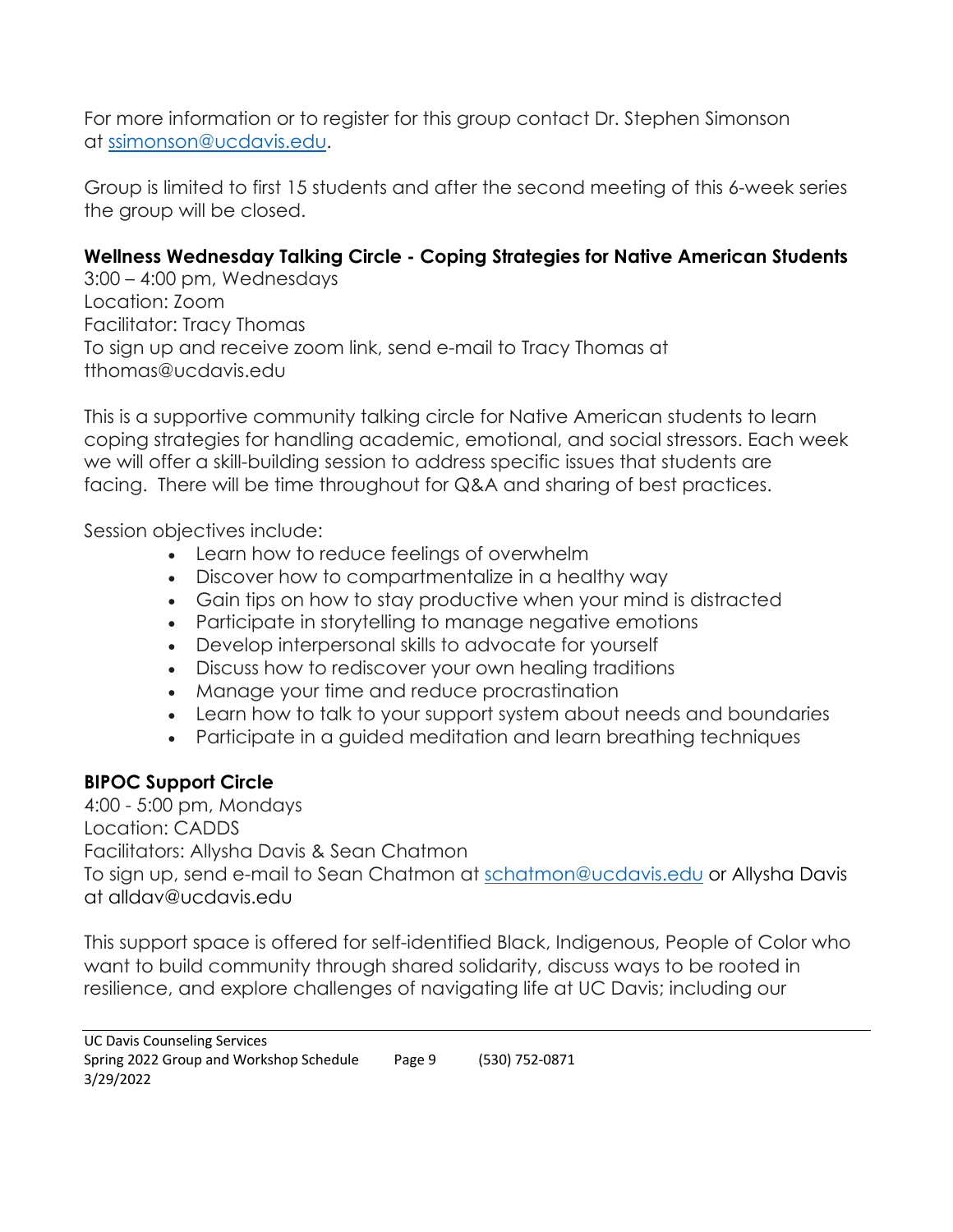intersecting identities, microaggressions, " isms". academics, career, family, relationships, and maintaining a holistic well-being.

#### **Free Space: For LGBTQIA+ Students**

Meeting day and time: Contact facilitator for details Session dates: Contact facilitator for details Location: Contact facilitator for details Facilitator: Maia Huang

Free Space is a healing place for LGBTQIA+ students to provide and receive mutual peer support in a safe environment. We may be using journaling, art materials, interactive exercises, guided meditations, and other educational materials to explore our identities and grow as a community together. Participants are encouraged to practice self-care, create healing community with each other, develop coping skills, and explore their personal identities and experiences with compassionate support. The group meets every other week throughout each quarter. Participant is encouraged to share only to the degree they feel comfortable in group check-ins. In order to develop emotional safety, students are requested to commit to attend all meetings to ensure the group experience is meaningful and cohesive for all participants. Weekly topics may include:

Establishing safety in one's environment and sense of self Anxiety management Effective communication with peers Developing a support network Coming out Pandemic trauma Self-care and self-soothing skills Exploring one's gender identity and/or sexual orientation Finding pride in one's identity Navigating family relationships Dating and relationships Healing and releasing difficult experiences **Transitions** 

Students with LGBTQIA+ identities or those who are questioning their identities are welcome to participate.

To schedule a meeting to see if the group is a good match for you, contact Maia Huang at mlhhuang@ucdavis.edu.

#### **Write to Thrive**

Meeting day and time: Contact facilitator for details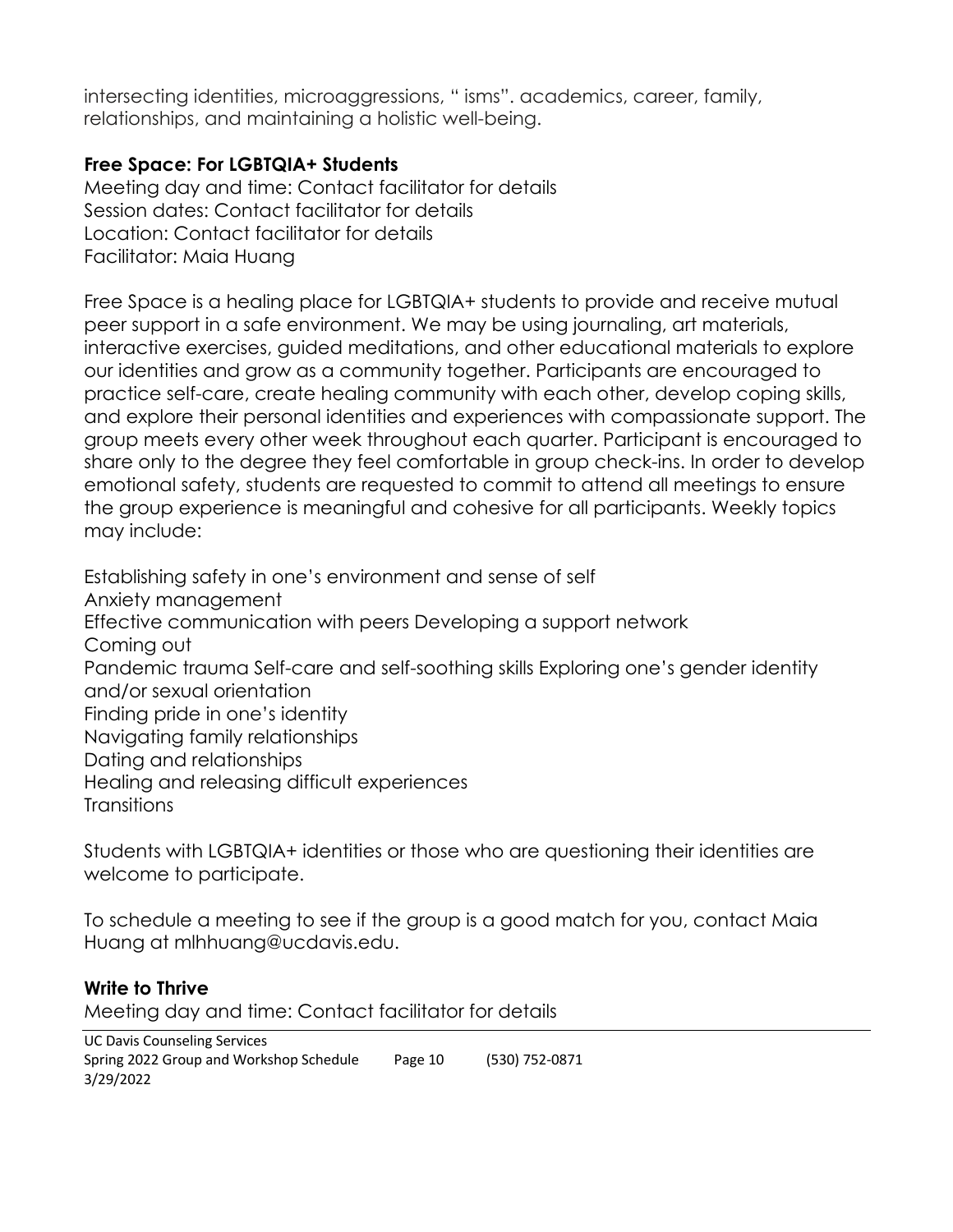Session dates: Contact facilitator for details Location: Contact facilitator for details Facilitator: Maia Huang

Write to Thrive is a healing support space using the medium of writing to provide a safe environment for survivors of sexual trauma. Participants are encouraged to practice self-care, create supportive community with each other, develop coping skills, and explore their personal healing journeys in a compassionate space. The group meets five times throughout the quarter and has life enhancing themes each session. Each participant is encouraged to share only to the degree they feel comfortable in pairs and group check-ins.

In order to develop emotional safety, students are requested to commit to attend all meeting times to ensure the group experience is meaningful and cohesive to all of the participants. Weekly topics may include:

Establishing safety in one's environment and sense of self Developing a network of support Self-care and self-soothing skills Developing from surviving to thriving Healing and releasing difficult experiences Sharing and transforming one's story Understanding common reactions and feelings of survivors

All genders are welcome to participate.

To schedule a consultation to see if the group is a good match for you, contact Maia Huang at mlhhuang@ucdavis.edu.

#### **Drop-In Support Groups**

#### **Aggies 4 Recovery**

7:00 – 8:00 pm, Thursdays https://shcs.ucdavis.edu/recovery\_resources Location: Student Community Center, Room A

This is a peer-led support group. Aggie for Recovery's mission is to promote recovery in institutions of higher education. The group aims to enhance the student experience by facilitating exciting and engaging activities for recovery-minded individuals. We also